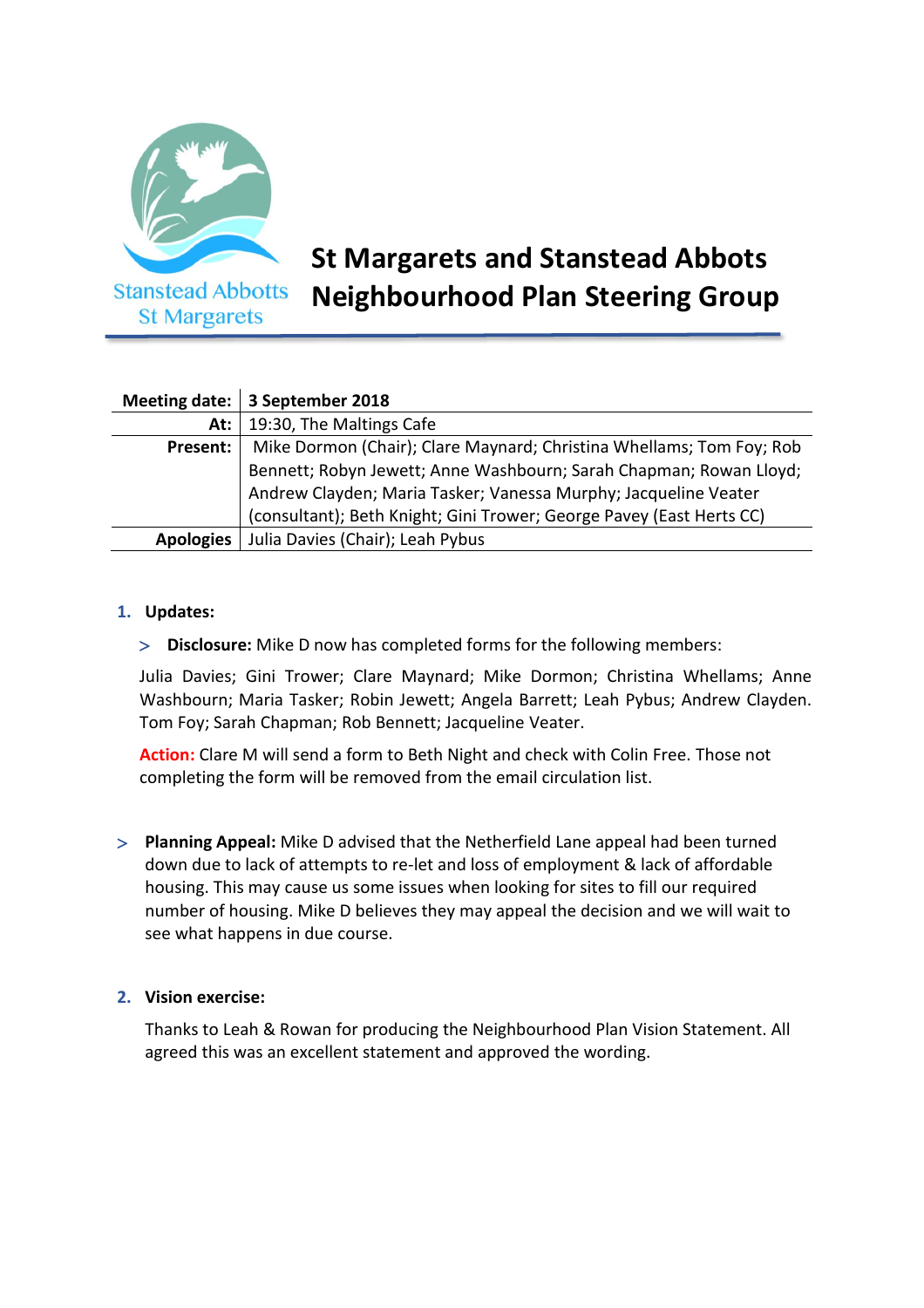# **3. Sub group objective updates**:

Business Sub Group: Mike Dormon/Beth Knight & Andrew Clayden have yet to meet to agree objectives. All others were provided & advice provided by Jacqueline. **Action:** Clare M to arrange for them all to be placed in Dropbox on one document for review.

# **4. Summary of position with the East Herts District Plan**

George Pavey from EH provided an update on our Neighbourhood Plan Area Designation application. He does not expect this to be refused as there were no objections; they had experienced objections on previous plan area applications. The area is expected to be agreed at the Council Executive on the  $11<sup>th</sup>$  Sept 18 (the designation should be adopted two weeks after the Executive meeting).

George advised that the biggest change to the District Plan is the Village Chapter and that this will affect us if we have to identify sites outside the village boundary (in the Green Belt) to meet our housing targets.

The new National Planning Policy Framework is stating one thing and the District Plan another. These need to be in sync and legal advice is being pursued to seek clarification.

George clarified that any home with a completion date of April 2017 onwards would count towards our required number. George will have access to such data of new build numbers should we require this at any point. **Action:** Request info form George when required by Housing Sub Group.

To summarise, our area designation has been recommended for approval and we should have a definitive response by the 23rd Sept 18

## **5. Survey Questionnaire:**

Beth provided an update on the survey. From a technical perspective, Google Forms has been used as the results will be instant. There is coding in place, so any forms partially completed will still provide results. Anyone completing online, will be able to save and go back at anytime to finalise.

Any questionnaire completed in paper format can be uploaded through Excel. Beth will ensure all data & results remain accurate. The job of uploading the survey data can be shared amongst the committee members who feel confident using Excel.

Beth, Anne, Julia & Vanessa has admin access to the system so can change wherever required.

The only cost involved will be for the printing of the paper version. Beth can produce whatever is required but warned us that any images could result in increased costs. All agreed the need to have the Logo included and that the colours should reflect the logo. **Action:** Beth to update survey as discussed. Thanks to Beth, Vanessa and the comms Team for their time spent on the survey.

Vanessa advised that the estimated cost of printing is approx. £500 for 2,500 copies.